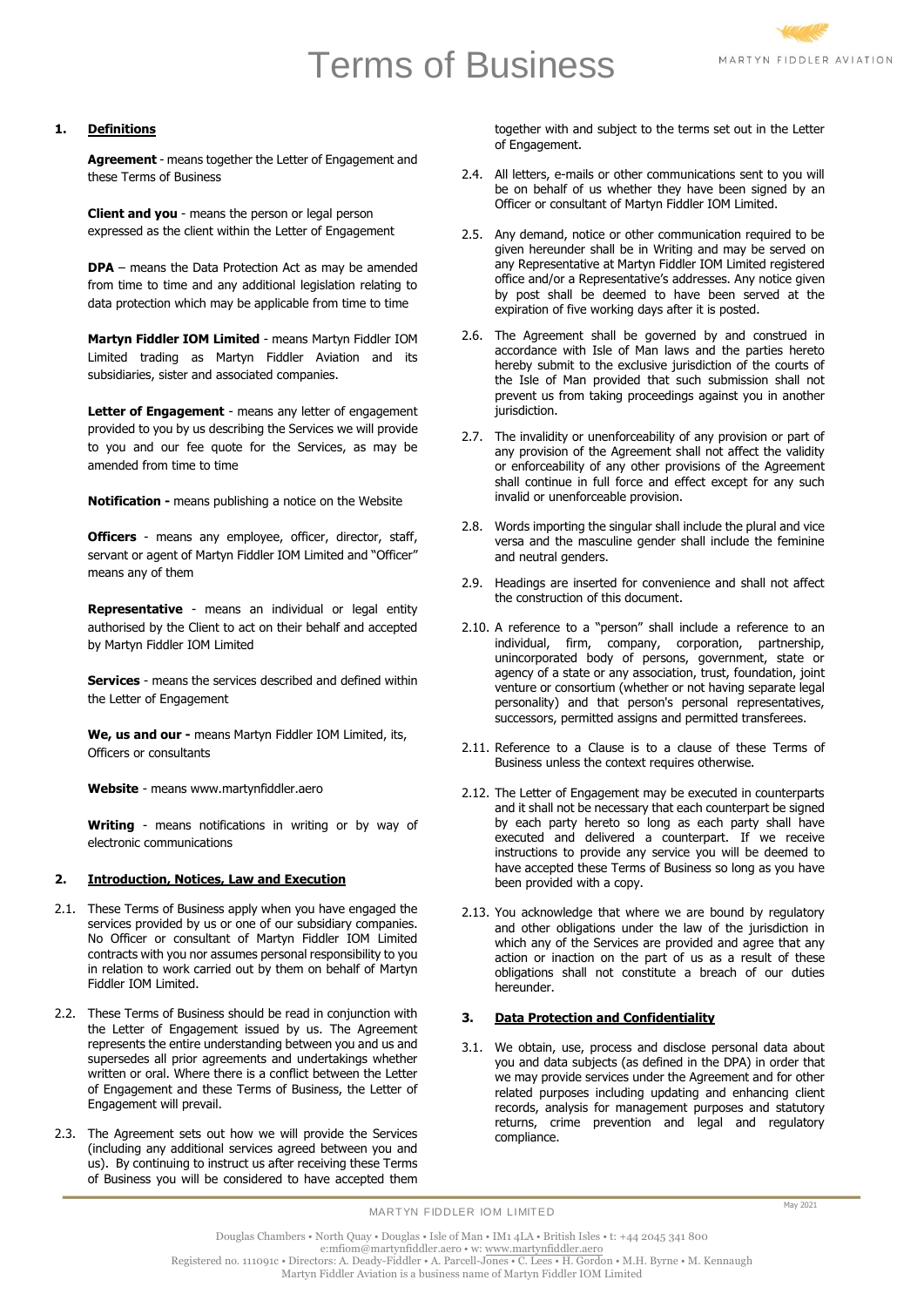- 3.2. We will maintain data protection privacy notices and these will provided to you as separate notifications. The notifications will detail how we process your personal data.
- 3.3. A data subject has a right of access, under data protection legislation, to the personal data that we hold about them. We confirm that when processing data, we will comply with the provisions of the DPA. For the purposes of the DPA, the Data Controller in relation to personal data supplied is Martyn Fiddler IOM Limited. To see a copy of their records, individuals should apply in Writing to the Data Protection Officer at our registered office.
- 3.4. Martyn Fiddler IOM Limited will maintain during and after termination of the Agreement records of the evidence of your identity and all other related records for a period of time as provided for in its own internal policies and under the laws of the Isle of Man.
- 3.5. Any information we receive regarding your business or affairs will be kept strictly confidential unless we are compelled by law to disclose it. On occasions it may be necessary for us to pass confidential information to external service providers for the purpose of carrying out its duties under the Agreement (including, but not limited to, bankers, lawyers, auditors or professional advisors). We will use reasonable endeavours to satisfy ourselves that any service providers concerned are able to ensure confidentiality of the information provided.
- 3.6. You accept and acknowledge our obligations to make filings with and disclosure to the Registrar of Companies or other governmental or regulatory agency in the Isle of Man or other governmental or regulatory agency in an applicable jurisdiction pursuant to the provisions of the laws of the Isle of Man and/or that applicable jurisdiction.
- 3.7. Save as aforesaid, we will not, unless compelled to do so by law, disclose information to any unauthorised third party.
- 3.8. Any report, agreement, information or advice we give to you during this engagement is given in confidence solely for the purpose of the engagement and is provided on condition that you undertake not to disclose the same, or any other confidential information made available to you by us without our prior written consent.
- 3.9. We shall not in any event be required or obliged to take any action which we consider to be unlawful or improper or which may cause us to incur any personal liability and you agree that we shall not be liable for refusing to take any such action.
- 3.10. Notwithstanding any provision hereof we shall be entitled and irrevocably authorised to open and read all and any correspondence, document, fax, email or other communication received by us in relation to the Agreement.

# **4. Client Acceptance**

- 4.1. You must supply all documentation and information that we request to allow us to meet our client take on procedures.
- 4.2. You agree to provide such information promptly when requested and to protect both you and us, any failure to provide this information when requested may lead to our inability to engage or to continue to engage in the provision of services and we may, by written notice, immediately suspend our obligations under, or terminate, our relationship with you.
- 4.3. We reserve the right to request additional documentation and information at any time and we may refuse any proposed or actual engagement with you. If we refuse, we will not be obliged to provide a reason.
- 4.4. With all engagements we must be provided with the name of the ultimate beneficial owner/s of whom the Client is representing where applicable.

# **5. Fees**

- 5.1 Except in circumstances where a fixed fee has been agreed and confirmed to you in Writing, our fees are based on a number of factors including the complexity and urgency of the engagement, the time taken to perform the work, the seniority of persons undertaking the work, the level of research and development which has been used in connection with the engagement and the specialised knowledge and responsibility involved.
- 5.2. From time to time we may consider it necessary to issue an interim invoice that will require an interim payment. An interim invoice will typically be issued as a result of additional work carried out.
- 5.3. Any reference to fees will be exclusive of VAT (unless otherwise stated) which will be charged at the appropriate rate on fees and expenses liable for VAT.
- 5.4. In giving us instructions under the Agreement you authorise us to incur any necessary expenses or disbursements on your behalf which you will be required to reimburse.
- 5.5. Any fees incurred by us under the Agreement shall be payable by you notwithstanding any reason for the nonperformance of the Services and/or the termination of the Agreement.

# **6. Payment of Fees**

- 6.1. Invoices are due for payment on receipt of our invoice. Payment shall be deemed to be made when the proceeds have been credited to our account.
- 6.2. Interest may be charged for overdue invoices on a day to day basis at a rate of 5% per annum above the Bank of England base rate. This interest applies from the day the invoice becomes overdue until the invoice is paid in full.
- 6.3. In the event that an account has not been paid we reserve the right to appoint a debt recovery agent to pursue the overdue invoice on our behalf. Any fees incurred in relation to the appointment thereof and the costs of recovery of the debt will be payable by you.
- 6.4. We reserve the right, where fees have been invoiced and payment is outstanding, to exercise a lien over any documents or assets belonging to you or any related person which may be in our possession or control (save for statutory documents). Any such lien will remain in effect until we are paid all outstanding fees under the terms of the Agreement.

## **7. Provision of Services**

7.1. In giving us instructions under the Agreement you hereby appoint us to provide the Services according to all terms and conditions set out in the Agreement.

MARTYN FIDDLER IOM LIMITED

Douglas Chambers • North Quay • Douglas • Isle of Man • IM1 4LA • British Isles • t: +44 2045 341 800 e:mfiom@martynfiddler.aero • w: [www.martynfiddler.aero](http://www.martynfiddler.aero/) Registered no. 111091c • Directors: A. Deady-Fiddler • A. Parcell-Jones • C. Lees • H. Gordon • M.H. Byrne • M. Kennaugh Martyn Fiddler Aviation is a business name of Martyn Fiddler IOM Limited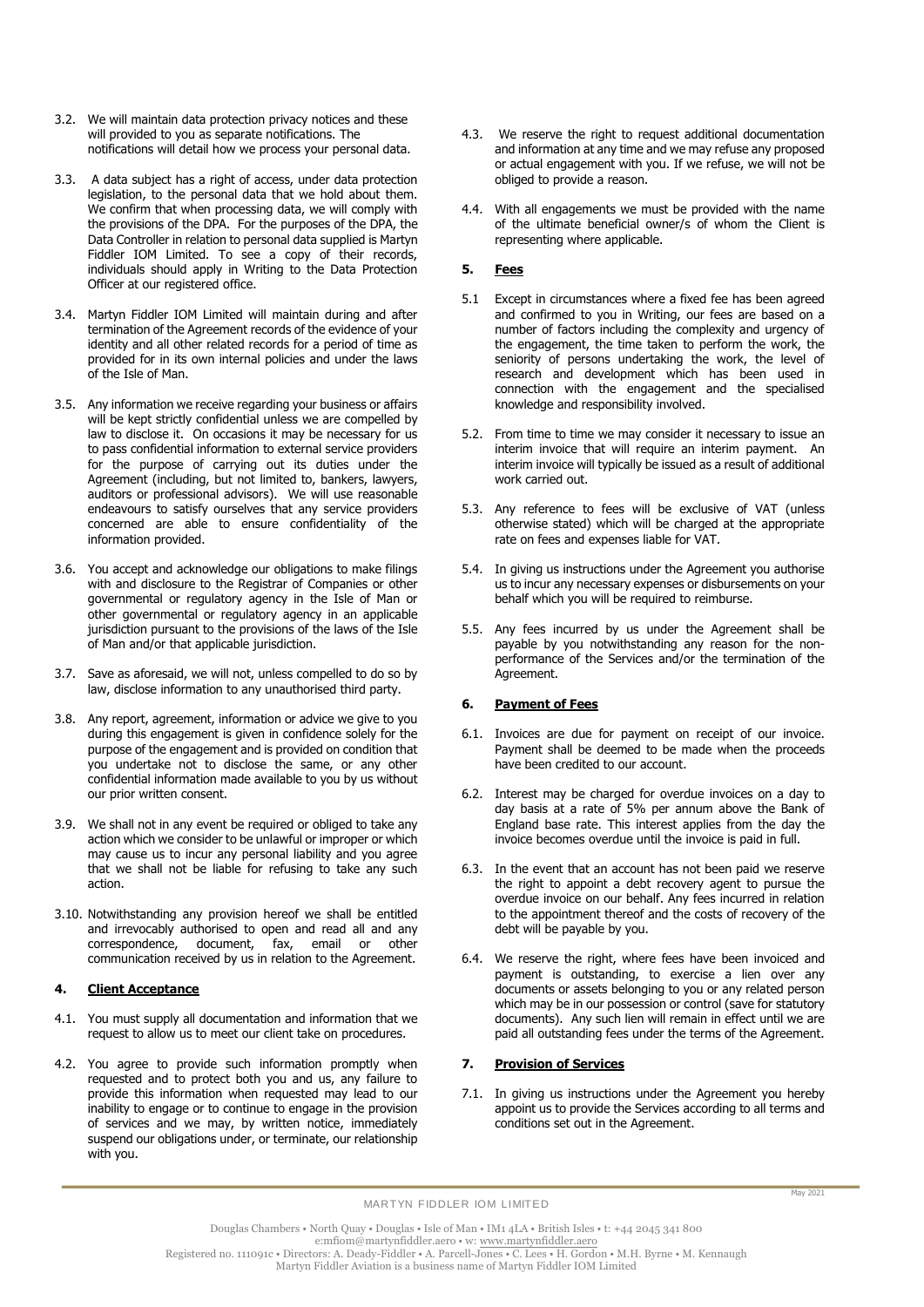- 7.2. When the Letter of Engagement is executed by you, we hereby agree to supply the Services to you according to the Agreement.
- 7.3. We are expressly authorised by you, in rendering the Services, to act on and rely upon the instructions or advice received by you, or any person we bona fide believe to be duly authorised by you, in all matters concerning the Agreement.
- 7.4. In the event of any conflict between the instructions and advice received by us, we may rely on such instructions as we, in our absolute discretion, consider to be in the best interests of the parties involved or we may decline to act. Such instructions or advice from you may be communicated orally or in Writing, and with or without authentication. We, however, shall be entitled to require written confirmatory instructions from you as a pre-condition of acting on such instructions and shall have no liability in relation to any delay caused thereby.
- 7.5. Notwithstanding the foregoing, we and our Officers may, at any time, do or refrain from doing any act if we shall, in our absolute discretion, consider it proper to do so in connection with our duties or the laws of any country having jurisdiction over the Services.
- 7.6. We are entitled to request professional advice or services in connection to the Agreement at any time when such advice or services may reasonably be required. The costs of the professional advice or services in this regard shall be borne by you or as otherwise agreed.
- 7.7. You undertake forthwith to inform us of any matters that might affect our ability and our willingness to provide, or continue to provide, any of the Services or any matter that is material to the management or affairs of the Agreement and the Services.
- 7.8. Nothing within the Agreement shall be deemed to constitute a partnership between us and you other than as expressly provided for and neither we nor any person affiliated with us shall, by virtue of the Agreement be liable to account to you for any profit which may accrue to us, or by virtue of, any transaction entered into between us or our affiliates.
- 7.9. We will not advise you to use the services or recommend a product of a third party who is an associate of ours without disclosing that relationship to you.
- 7.10. We reserve the right to cease offering or withdraw any form of service without prior notice, in such circumstances the Services conflict with regulation or internal policy.

# **8. Limit of Liability and Indemnification**

- 8.1. We shall not be liable to you or to any other person in respect of anything done or omitted to be done by us in carrying out our duties under the Agreement unless there is fraud, dishonesty, gross negligence, wilful default or material breach of the Agreement on the part of us.
- 8.2. In the absence of gross negligence, fraud, wilful default or material breach of the Agreement on the part of us, we will not incur any liability for any loss arising by reason of a failure of a communication to or from us (howsoever transmitted or dispatched) to reach its intended destination, or for any interference or interception made of any communication in transit, or if transmitted by unauthorised persons whether or not resulting from an act or omission on our part. Communications may be conducted by telephone, post,

courier service, facsimile or electronic transmission (e-mail) or by any other means that we may consider appropriate from time to time.

- 8.3. You covenant to indemnify us and keep us indemnified against any and all liabilities, costs, claims, demands, proceedings, charges, actions, suits or expenses of whatsoever kind or character (including reasonable and proper legal fees and expenses) that may be incurred or suffered howsoever arising (other than by reason of fraud or dishonesty on the part of us) in connection with the provision of the Services or the performance of the Agreement.
- 8.4. The indemnities given by the Agreement shall cover all reasonable costs and expenses payable by us in connection with any claim, including any legal costs.
- 8.5. To the extent that we are entitled to claim an indemnity pursuant to the Agreement in respect of amounts paid or discharged by us, these indemnities shall take effect as your obligation to reimburse the person making such payment or effecting such discharge.
- 8.6. The indemnification provided by the Agreement shall not be deemed exclusive of any other right to which those seeking indemnification may be entitled under any statute, agreement or otherwise, and shall continue after the termination of the Agreement.

## **9. Client Obligations**

- 9.1 You hereby severally covenant and warrant to us:
- a) that you shall at all times and in a timely, complete and accurate manner provide, or cause to be provided, to us such information and records as are necessary in order to permit us to provide the Services and to ensure that the Services are being carried out in accordance with all applicable legislation;
- b) you shall promptly deliver to us, to allow us to comply with our obligations pursuant to the Agreement, all documents, notices and information in a format and time requirement as requested by us relating to the Agreement;
- c) that we shall not be required to incur any expense in the discharge of our respective obligations or make any payment in relation to the Services save in circumstances where we have received sufficient funds in advance or we will be reimbursed forthwith for having incurred such expense or made such payment; and
- d) that the activities or proposed activities involved in the Services will not breach the laws (to include, for the avoidance of doubt, the fiscal or exchange control laws) of any relevant jurisdiction.
- 9.2 You hereby confirm to, and for the benefit of, us that you have not, and will not, at any time engage in any activity, practice or conduct which would constitute an offence under the Bribery Act 2010 (as may be amended from time to time).

#### **10. Termination**

- 10.1 Subject to Clause 10.2, this Agreement may be terminated by you or us giving 30 calendar days written notice or such shorter notice as the other party may agree to accept.
- 10.2 This Agreement may be terminated immediately by either party by notice in Writing:

Douglas Chambers • North Quay • Douglas • Isle of Man • IM1 4LA • British Isles • t: +44 2045 341 800 e:mfiom@martynfiddler.aero • w: [www.martynfiddler.aero](http://www.martynfiddler.aero/) Registered no. 111091c • Directors: A. Deady-Fiddler • A. Parcell-Jones • C. Lees • H. Gordon • M.H. Byrne • M. Kennaugh Martyn Fiddler Aviation is a business name of Martyn Fiddler IOM Limited